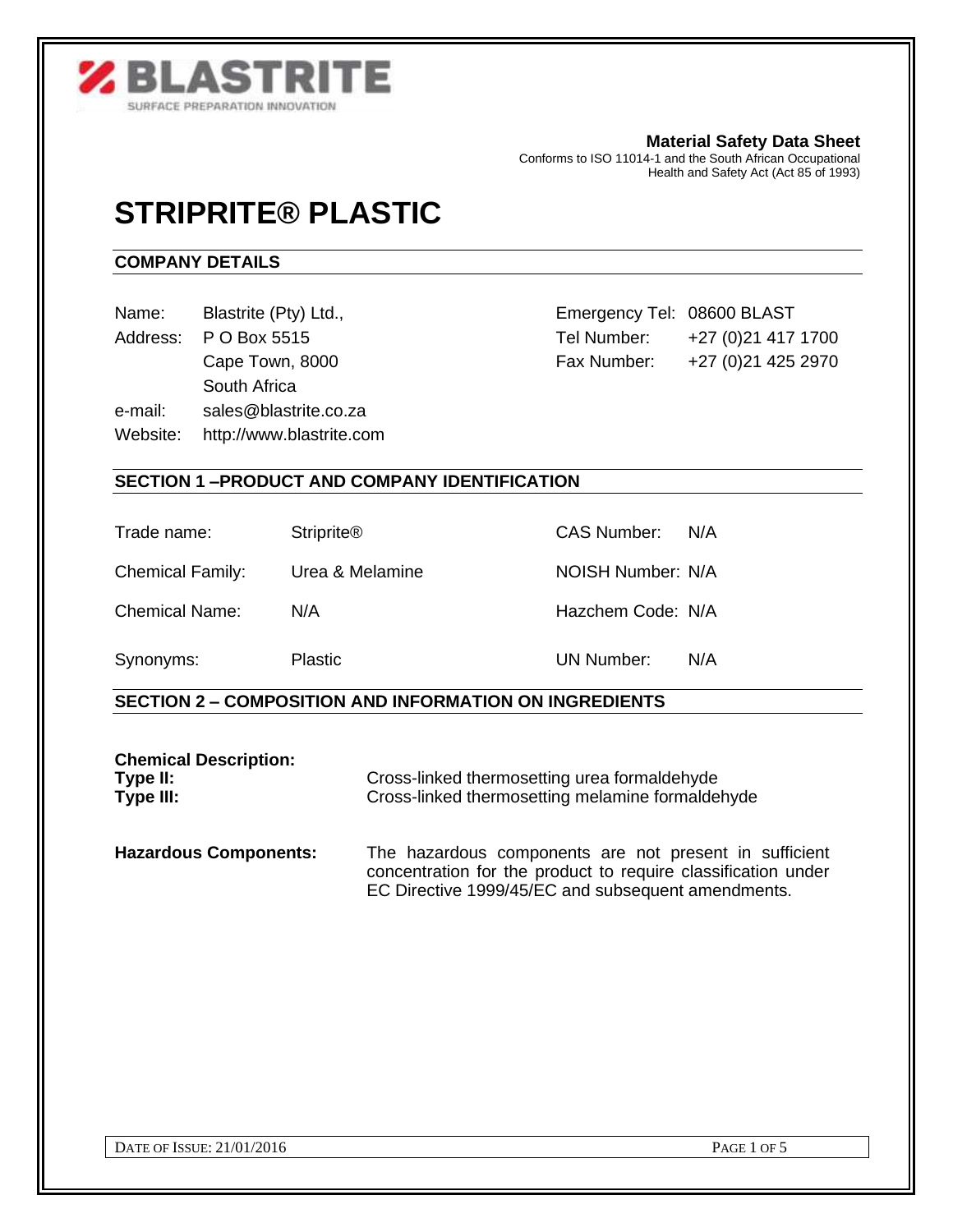

## **SECTION 3 – HAZARDS IDENTIFICATION**

| <b>Human Health Effects:</b>  | The material is not considered hazardous in normal use but<br>the following potential hazards should be recognised:                                                                                                                                       |
|-------------------------------|-----------------------------------------------------------------------------------------------------------------------------------------------------------------------------------------------------------------------------------------------------------|
|                               | a) Dust inhalation<br>b) Skin irritation in susceptible individuals<br>c) Noxious fumes evolved during a fire<br>d) Risk of dust explosion<br>e) If the product is treated with hydrogen chloride<br>(hydrochloric acid), toxic by-products may be formed |
| <b>Environmental Effects:</b> | On the basis of available information, this product is not<br>expected to produce any significant adverse environmental<br>effects when recommended use instructions are followed.                                                                        |

## **SECTION 4 – FIRST AID MEASURES**

| <b>Skin Contact:</b> | Wash with plenty of water or soap and water. If irritation<br>persists or if any sign of tissue damage is apparent, obtain<br>medical advice immediately.                    |
|----------------------|------------------------------------------------------------------------------------------------------------------------------------------------------------------------------|
| <b>Eye Contact:</b>  | Irrigate copiously with water for at least ten minutes; obtain<br>medical advice immediately if irritation persists or there is<br>any tissue damage.                        |
| Inhalation:          | In the event of excessive inhalation of dust or fumes remove<br>the individual to fresh air and keep at rest; obtain medical<br>advice immediately.                          |
| Ingestion:           | In the event of accidental ingestion, rinse mouth with water;<br>give up to 1 tumbler ( $\frac{1}{2}$ pint) of milk or water to drink; obtain<br>medical advice immediately. |

## **SECTION 5 – FIRE FIGHTING MEASURES**

| <b>Extinguishing Media:</b>  | Dry powder, carbon dioxide, foam or water spray.                                                                                                             |
|------------------------------|--------------------------------------------------------------------------------------------------------------------------------------------------------------|
| <b>Exposure Hazards:</b>     | The product will not ignite easily but if involved in a fire will<br>smoulder and burn giving off toxic fumes. For decomposition<br>products see Section 10. |
| <b>Protective Equipment:</b> | Fire fighters and others exposed, wear self-contained<br>breathing apparatus.                                                                                |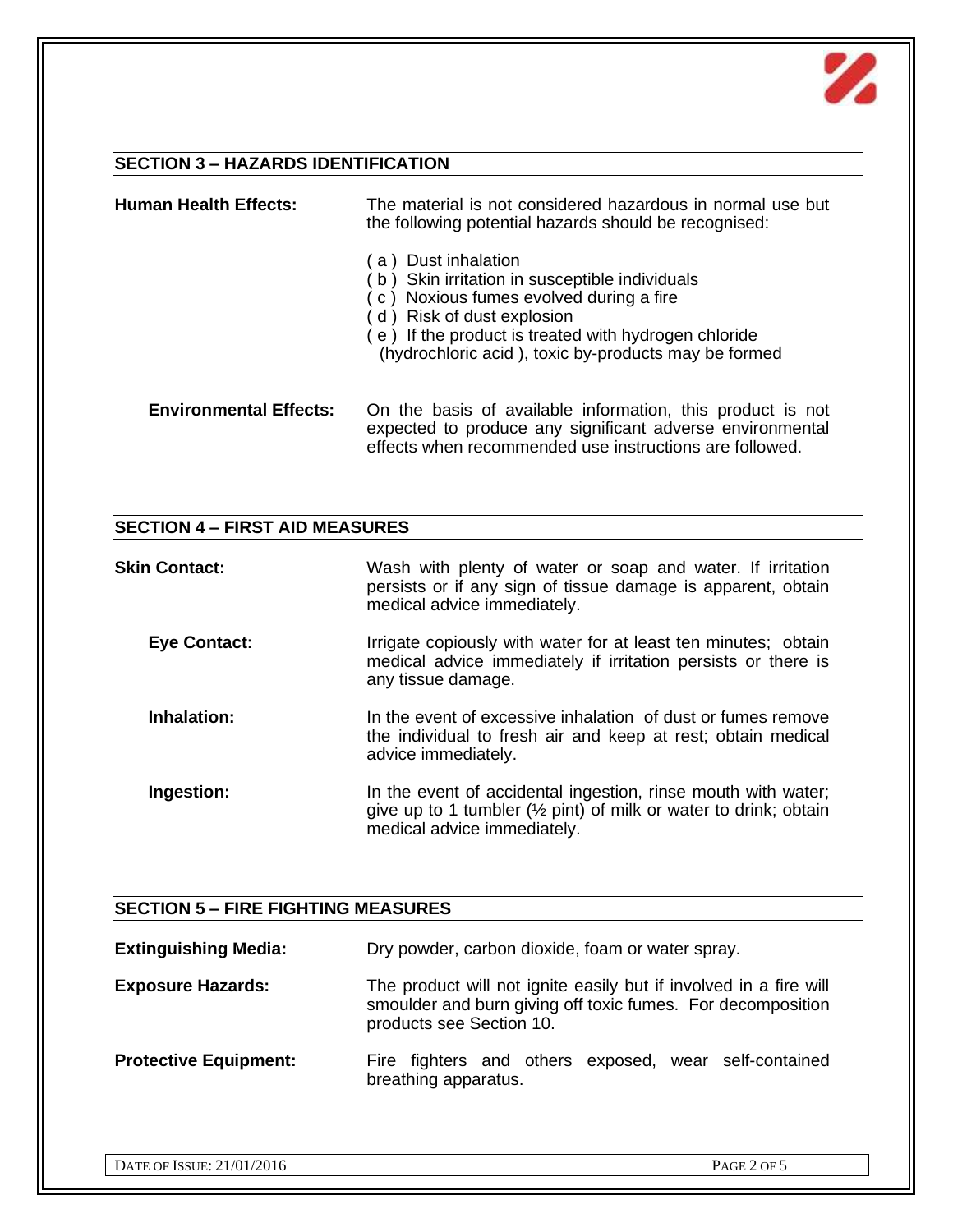

## **SECTION 6 – ACCIDENTAL RELEASE MEASURES**

| <b>Personal Precautions:</b>                | Avoid inhalation of dust. Observe occupational exposure<br>limits detailed in Section 8. |
|---------------------------------------------|------------------------------------------------------------------------------------------|
| <b>Environmental</b><br><b>Precautions:</b> | Do not allow to enter drains and water courses.                                          |
| <b>Methods for Cleaning Up:</b>             | Vacuum or sweep up. For disposal see Section 13.                                         |

#### **SECTION 7 – HANDLING AND STORAGE**

Handling: **Handle in a well ventilated area.** Keep dust formation to a minimum.

#### **Storage:** Store in closed containers away from sources of heat in a dry well ventilated area.

#### **SECTION 8 – EXPOSURE CONTROLS AND PERSONAL PROTECTION**

**Engineering Measures:** An enclosed blast cabinet with dust collector or a closed circuit blast cleaning system are preferred methods of use. The dust collector must be explosion proof.

> If a blast room is used it must have an explosion proof dust extraction system to keep dust levels below the occupational exposure limits.

**Occupational Exposure** Formaldehyde **Limits (EH40):**

> 2 ppm - 8 hour TWA - MAXIMUM EXPOSURE LIMIT 2 ppm - 15 min. ref period - MAXIMUM EXPOSURE LIMIT

#### Dusts

Total Inhalable Dust **Respirable Dust** (ISO/CEN)

 $10 \text{ mg/m}^3$  - 8-hour TWA 4 mg/m<sup>3</sup> 4 mg/m<sup>3</sup> - 8-hour TWA

**Respiratory & Eye** Wear an air-fed blasting helmet with built in visor (EN 12941).

DATE OF ISSUE: 21/01/2016 PAGE 3 OF 5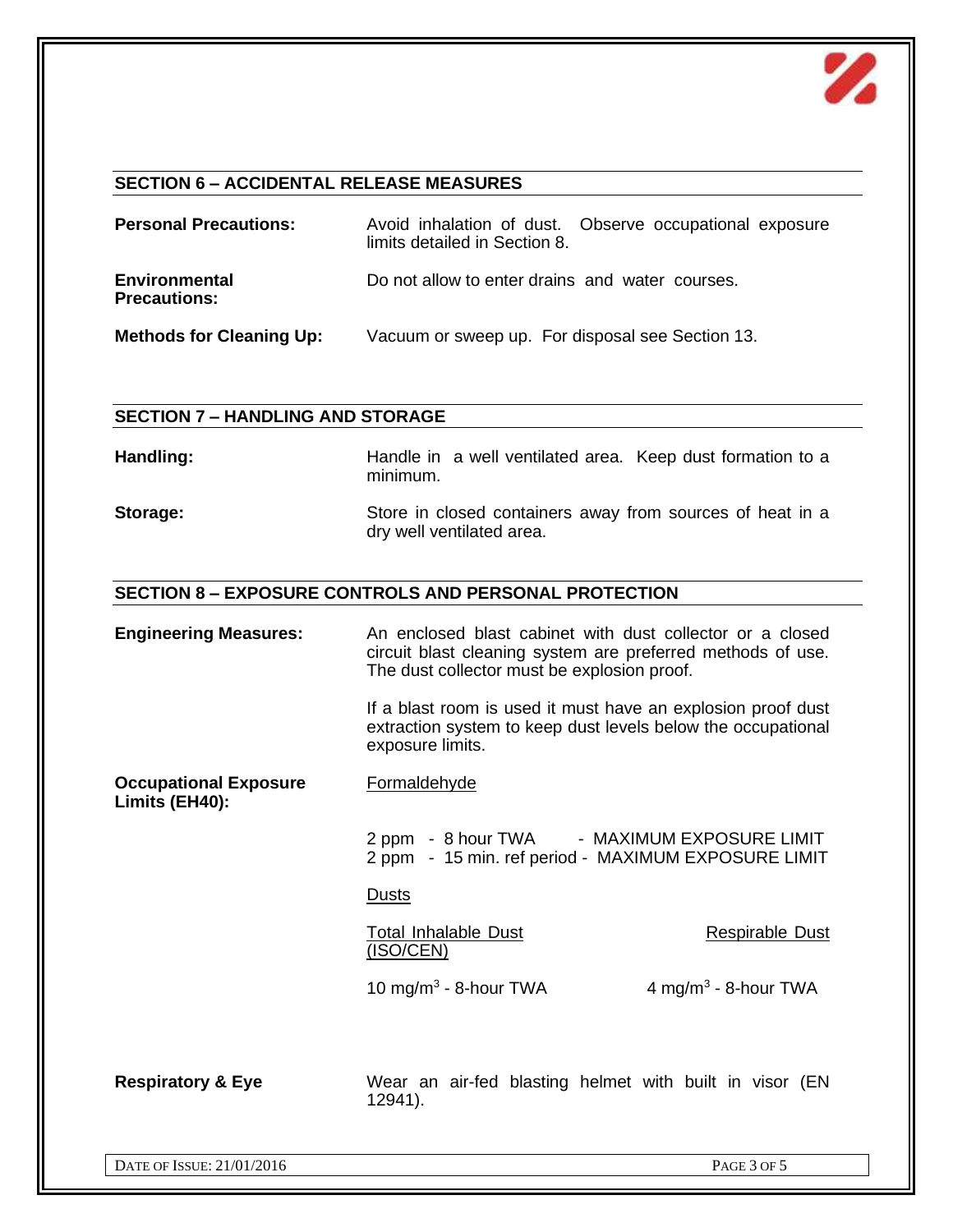

**Protection:**

| <b>Hand Protection:</b> | Wear impermeable gloves.               |
|-------------------------|----------------------------------------|
| <b>Skin Protection:</b> | Wear protective suit and hood.         |
| Ear protection:         | Wear hearing protection when blasting. |

## **SECTION 9 – PHYSICAL AND CHEMICAL PROPERTIES**

Appearance: Multi-coloured particles.

**Odour:** Slightly fishy odour.

**Decomposition Point:** 100 °C.

**Specific Gravity:** Approximately 1.5.

**Insoluble in:** Water.

## **SECTION 10 – STABILITY AND REACTIVITY**

| <b>Conditions to Avoid:</b>    | Strong acids, bases and oxidising agents.                                     |
|--------------------------------|-------------------------------------------------------------------------------|
| <b>Hazardous Decomposition</b> | include<br>Thermal decomposition<br>products<br>may<br>formaldehyde,          |
| <b>Products:</b>               | ammonia, mines, hydrogen cyanide, oxides of nitrogen and<br>oxides of carbon. |

### **SECTION 11 – TOXICOLOGICAL INFORMATION**

Laboratory Data: This product has not been tested for toxicity. It is not classified under 1999/45/EC and subsequent amendments.

**Human Data:** There is no human data available.